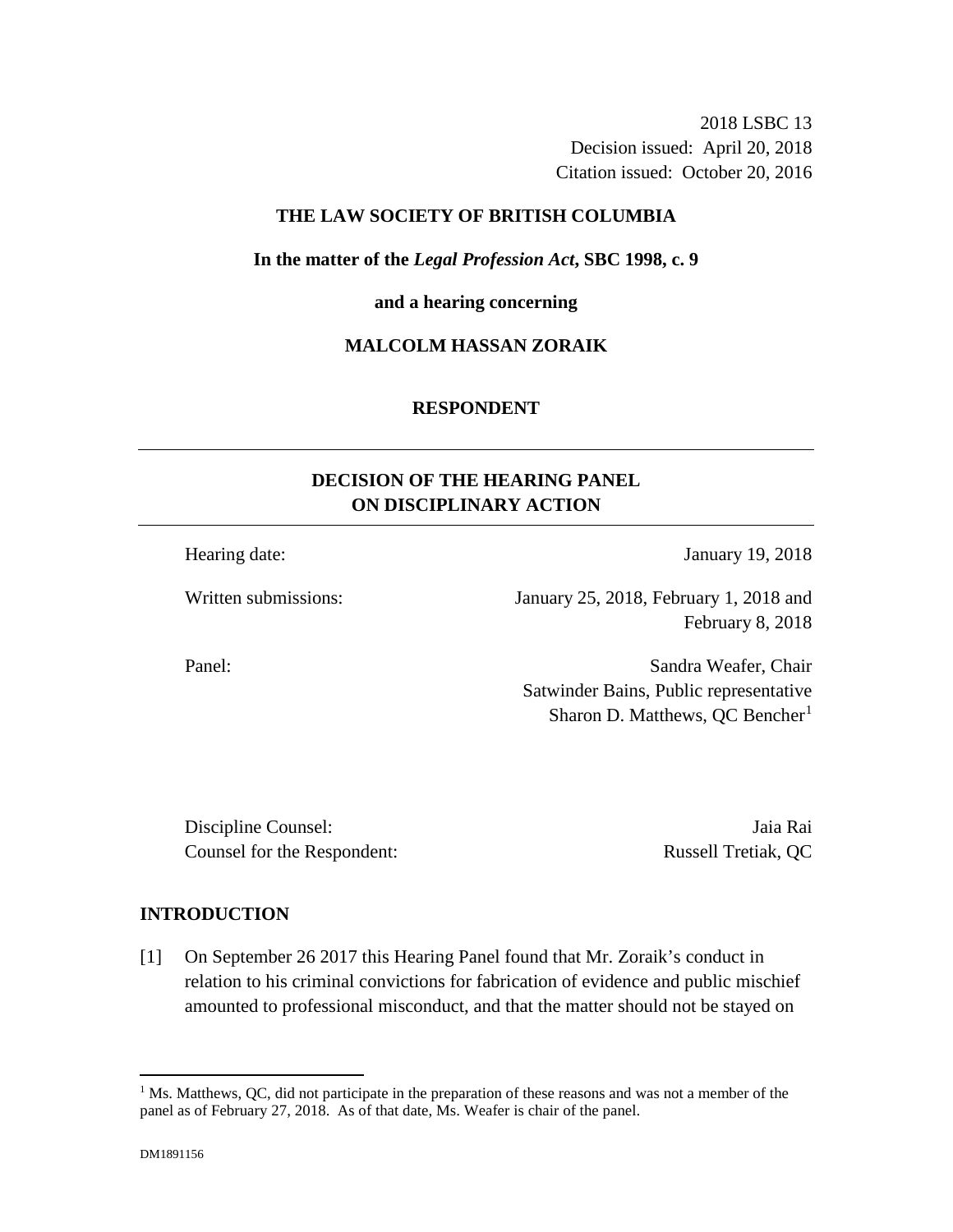the basis of delay. This hearing is to determine the appropriate disciplinary action in respect of that misconduct.

- [2] These disciplinary proceedings are in furtherance of the obligation of the Law Society to govern the legal profession in the public interest by ensuring the independence, integrity, honour and competence of lawyers. As such, the purpose of our job in determining the appropriate disciplinary action is to act in the public interest, maintain high professional standards and protect the public confidence in the legal profession rather than to punish any offender.
- [3] The position of the Law Society in this matter is that the appropriate disciplinary action is disbarment. Counsel for Mr. Zoraik says that, in the circumstances of this case where Mr. Zoraik has not been practising law since the events of 2009 and where he has been rehabilitated, a reprimand is the appropriate sanction.
- [4] We have determined that the appropriate disciplinary action in this case is disbarment for the reasons that follow.

# **FACTS**

[5] We summarized the background to the events leading to Mr. Zoraik's conviction in our decision on Facts and Determination (*Law Society of BC v. Zoraik*, 2017 LSBC 34). We reproduce them below. These facts were supplemented at this hearing by testimony from witnesses, including Mr. Zoraik.

## **Background to criminal convictions**

- [2] In April 2009 Mr. Zoraik acted for the plaintiff in a personal injury lawsuit. This was a jury trial where liability was contested. On April 28, 2009 the jury returned a verdict for the defence, after about 20 minutes of deliberation. That same day Mr. Zoraik, on behalf of the plaintiff, applied to set aside the verdict due to the brevity of the deliberations. That application was adjourned to May 13, 2009 and later to July 30, 2009.
- [3] On May 6, 2009 an envelope was placed on a counter in the Sheriff's office at the Victoria courthouse. The envelope contained a letter purportedly written by the husband of a juror who claimed that his wife, the juror, had been offered money for her vote. The allegations in the letter were false. Mr. Zoraik was the author of the letter and placed the letter in the Sherriff's office.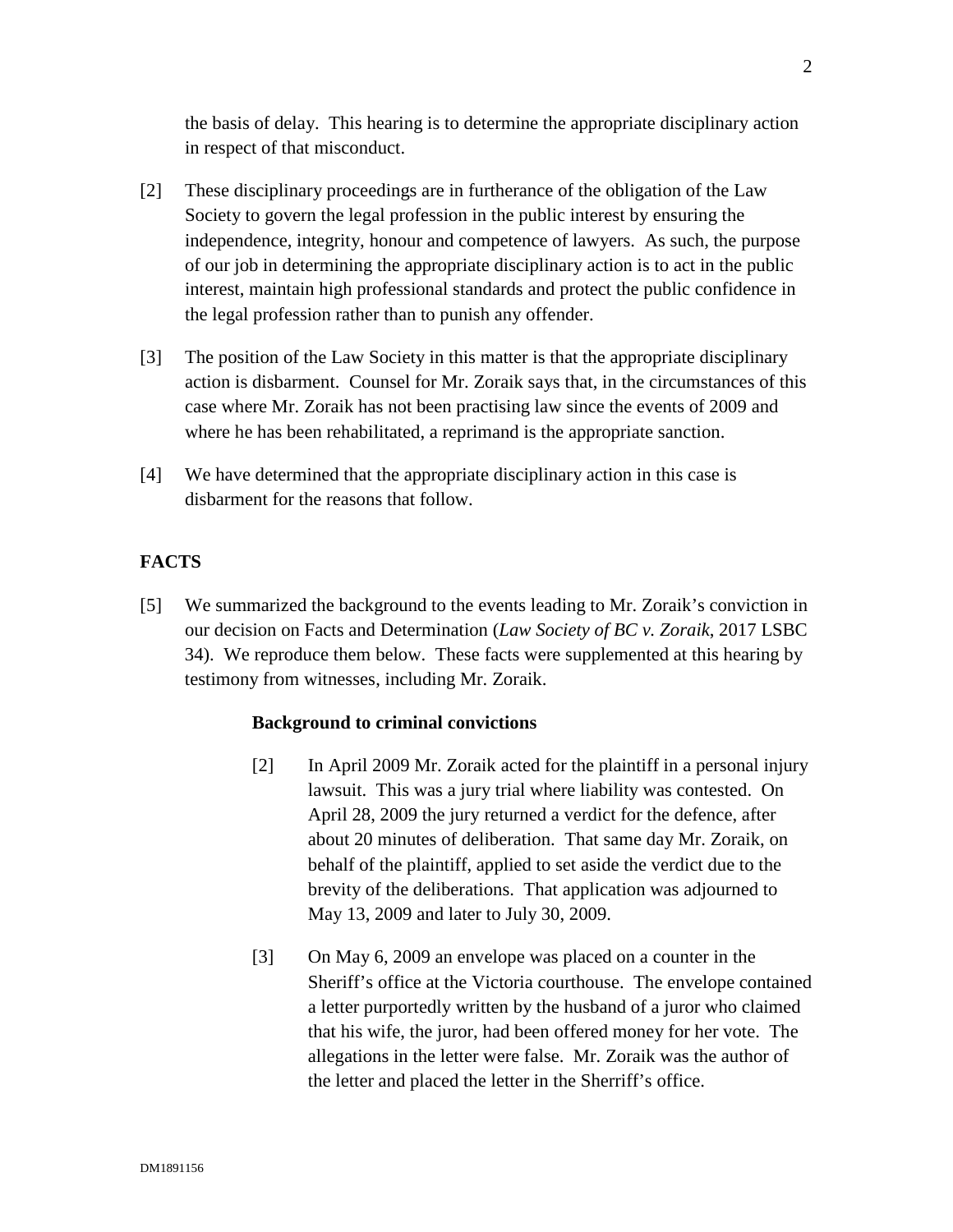- [4] Mr. Zoraik was interviewed by Victoria police on June 18 with respect to the letter. He feigned any knowledge of the letter. He then sought to obtain the Victoria police file with respect to the matter, ostensibly for use in his application to set aside the jury finding. In the Agreed Statement of Facts filed in this matter, Mr. Zoraik agrees that he knew that the letter was likely to become evidence in the application to set aside the jury finding, and he agrees that he sought to have the court rely on the letter.
- [5] Mr. Zoraik was charged on July 20, 2009 with public mischief, obstruction of justice and fabrication of evidence. He was found guilty on all counts on June 14, 2010, and on November 2, 2010 he was sentenced to a conditional sentence order of 18 months. (A judicial stay was entered on the obstruction of justice charge applying *R. v. Kienapple*, [1975] 1 SCR 729). An appeal to the BC Court of Appeal was dismissed on June 26, 2012.
- [6] Mr. Zoraik admits that the findings of the BC Court of Appeal are conclusive proof of the findings made by the court. The Court of Appeal found that the convictions were "firmly grounded in compelling evidence which, when accepted by the judge, formed a solid evidentiary basis for the convictions." (*R. v. Zoraik*, 2012 BCCA 283 at para. 38)
- [6] The allegations in the citation were admitted by Mr. Zoraik. As such, our decision on Facts and Determination dealt largely with the question of the delay between the events in 2009 and the hearing on facts and determination in 2017. We made the determination that the matter should not be stayed as a result of delay and that the facts supported a finding of professional misconduct.

### **HEARING ON DISCIPLINARY ACTION**

- [7] The hearing on disciplinary action took place on January 19, 2018. We heard from two witnesses: Mr. Troy De Souza and Mr. Zoraik. In addition we referred to reference letters by persons who know Mr. Zoraik.
- [8] Mr. Zoraik grew up in Mogadishu, Somalia. In high school he became involved in student protests against the government, which was then ruled by a military junta. His family was fearful for his safety, and so he fled the country to Saudi Arabia, where he stayed for two years. He came to Canada as a refugee. He undertook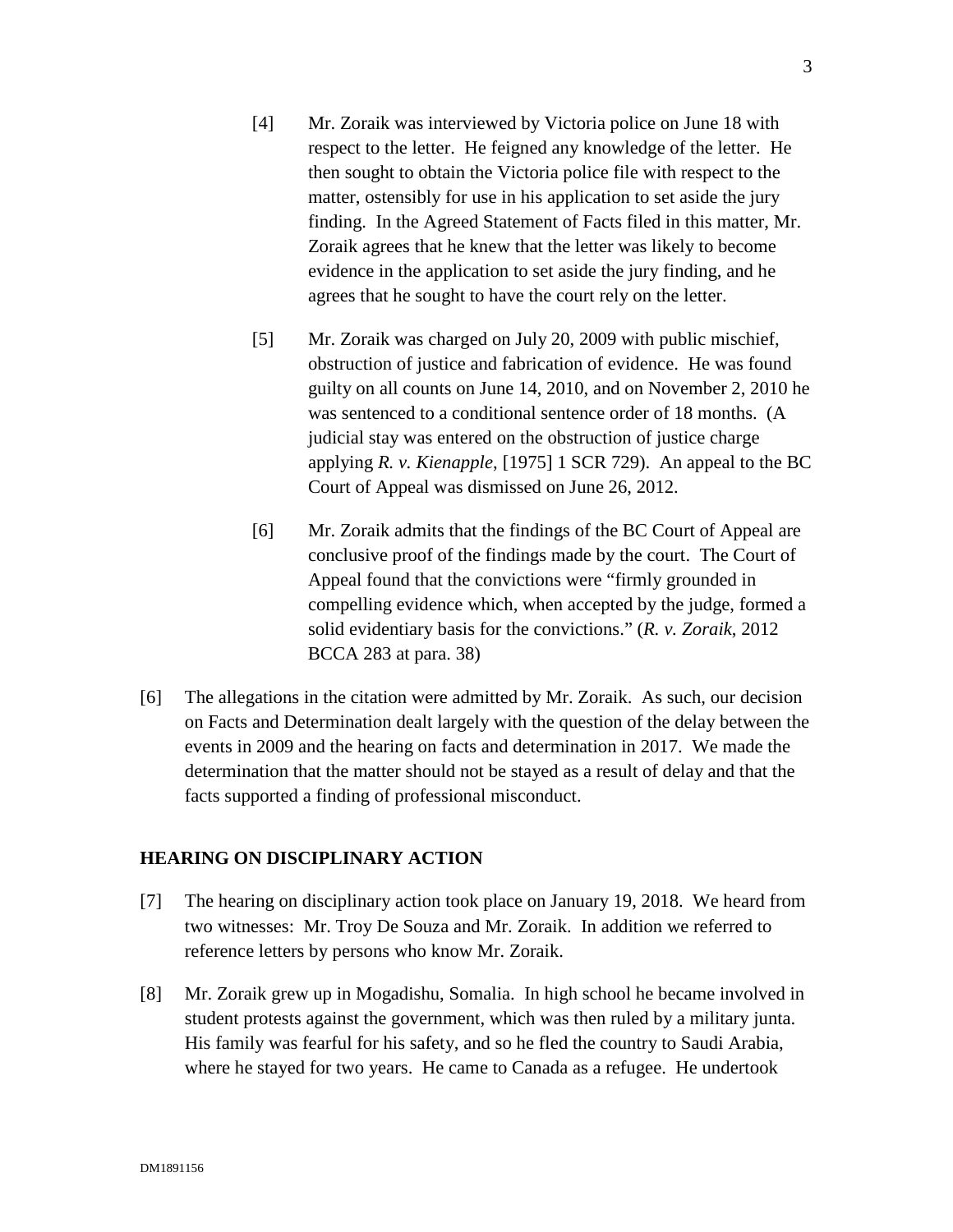significant training in English as a second language. He also speaks Somali and Arabic.

- [9] In 1991 he graduated from Simon Fraser University with a degree in political science. He and his wife were married the following year and have one son.
- [10] Mr. Zoraik was interested in going to law school but could not afford it. He used his ability to speak Somali and Arabic to work as an interpreter and a translator for the Immigration Refugee Board and in other justice system proceedings. He also worked as a social services worker for the Surrey Community Resource Society. He supplemented his income and financed his eventual legal education by driving a taxi.
- [11] In 1997 he was accepted into the Faculty of Law at the University of Victoria. The family moved to Victoria from White Rock. After law school, Mr. Zoraik articled with Gordon and Velletta in Victoria and concluded his articles at Cardinal Emberton Rusk Carfra where he stayed as an associate for two years after his articles. He became a sole practitioner in 2003 under a space-sharing arrangement with Mr. Brock Emberton. That arrangement lasted until 2010 when Mr. Zoraik was required to stop practising due to the events that led to his criminal conviction and this citation.
- [12] His practice from 2003 to 2010 was focused on personal injury, family law, immigration law, employment law and some general civil litigation. Prior to the events that led to this citation he was active in the Victoria Bar Association, and he volunteered with the Victoria Immigration and Refugee Society. He was also a soccer coach in the community and was involved in several fund raising activities. He and his wife bought a house, which they tore down and rebuilt into a home that they were very proud of.
- [13] Mr. Zoraik did not testify about the incidents that gave rise to this citation, namely the falsified letter and his plan to use it in the civil proceedings. Rather, his evidence was about the aftermath of the criminal charges and conviction.
- [14] He testified that, after the conviction, he gave an undertaking not to practise law and his life changed. He described a difficult dark time where he fell into depression. He sought treatment, and although he could not afford the psychiatric treatment, his doctor arranged for a colleague to treat him on a pro bono basis. He engaged in that treatment until he left Victoria in 2012. Due to his practice being wound up, he began driving a taxi again. He described that his wife had to work very hard to supplement the mortgage insurance that was paying their mortgage, and he felt very bad to see the impact that his inability to earn a living had on her.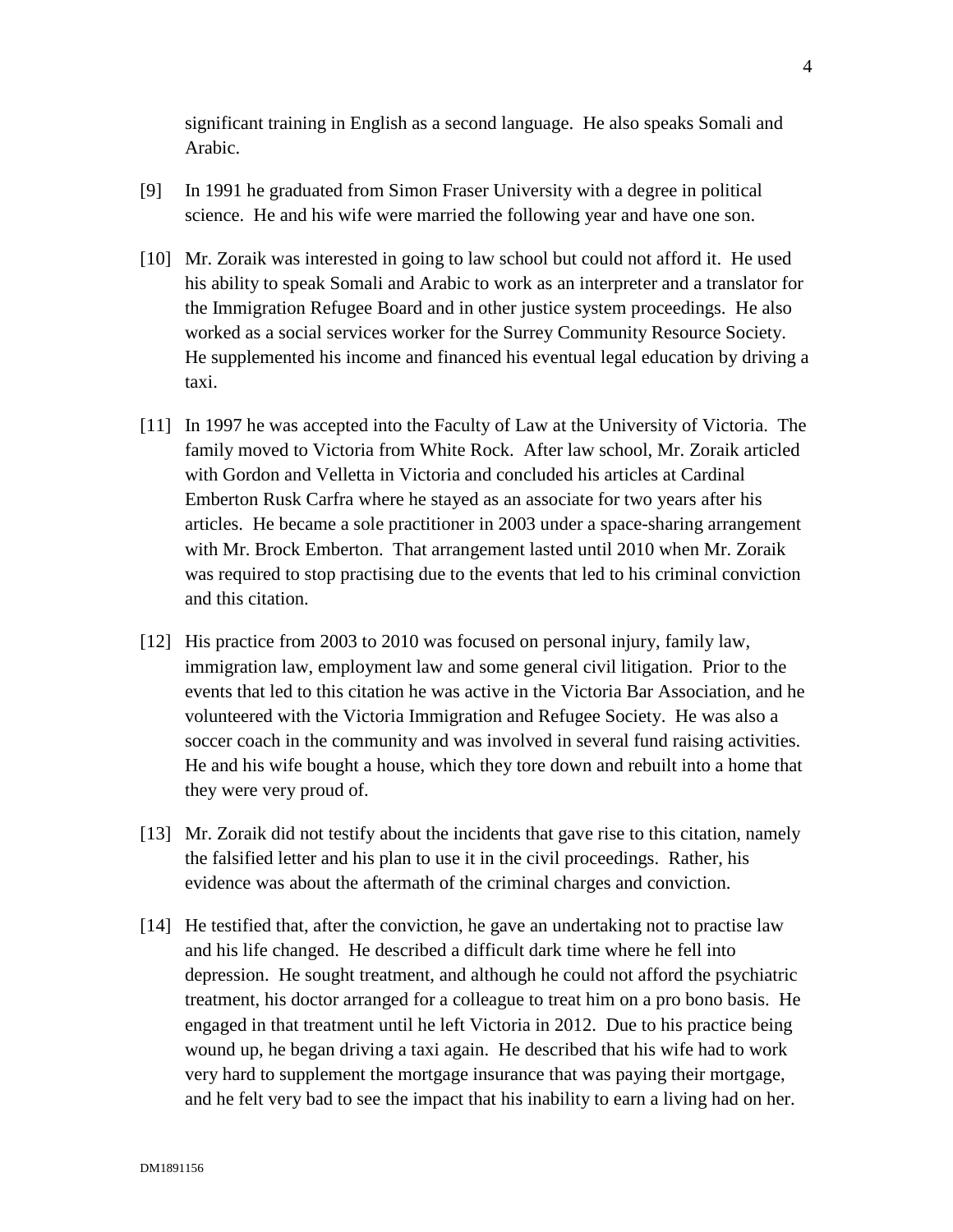5

- [15] At the time of the conviction, Mr. Zoraik's son had just graduated from high school. Mr. Zoraik attended the graduation and was humiliated because of the public press pertaining to his convictions. He described his son as putting on a brave face, but he said that he could tell that he was devastated. He said that his son went into a long period of time where he gave up on everything. He started university but dropped out and did not do much between 2010 and 2014. This also took its toll on his wife as she could see her son's situation deteriorating.
- [16] In 2012 they lost their home to foreclosure. He ultimately had to declare bankruptcy and was discharged in 2015. In 2012 Mr. Zoraik and his wife left Victoria so he could pursue graduate studies in law. He received a scholarship to attend a university in Arizona but was not able to do so because of his convictions, so ultimately they moved to Toronto where he attended Osgoode Hall and completed a Master of Laws in 2013. He drove a taxi while attending the Master's Program. He applied to the Law Society of Upper Canada (as it was then known) but given that at the time his status in British Columbia was that of a disbarred lawyer<sup>2</sup>, he was required to article.
- [17] He articled for five months and wrote the bar examinations in Ontario. The Law Society of Ontario (as it is now known) will determine whether he is qualified to be enrolled as a barrister and solicitor subsequent to these proceedings. When he finished his articles and wrote the bar exams he continued working at the firm where he articled, Doli Law, in a capacity that is described as under supervision of one of the lawyers at the firm. His goal is to be admitted to the Bar in Ontario.
- [18] On a personal level he wants to make things right for his family and to be a good example to his son by showing resiliency. He wants the chance to prove to the community at large and to society that he can be a better person. He says that he accepts the nature and gravity of the offences for which he has been convicted. The consequences have been terrible for himself and for his family. He says his son has paid a very heavy price. He says that he has learned a great deal and that he is a better man today.
- [19] In addition to his work with immigrants at Doli Law, Mr. Zoraik volunteers in the Somali community. At present he is working on an initiative to establish a mentoring program for Somali immigrants to help them to adjust to Canadian society and become contributing members. He also volunteers with a Law Society

 $\overline{a}$ 

 $<sup>2</sup>$  At that time, Mr. Zoraik had been disbarred by the Law Society of British Columbia pursuant to a</sup> summary hearing under what was then Rule 4-40. That decision was overturned by the British Columbia Court of Appeal and ultimately a citation was issued leading to these proceedings. See 2017 LSBC 34, paras. 9 to 14.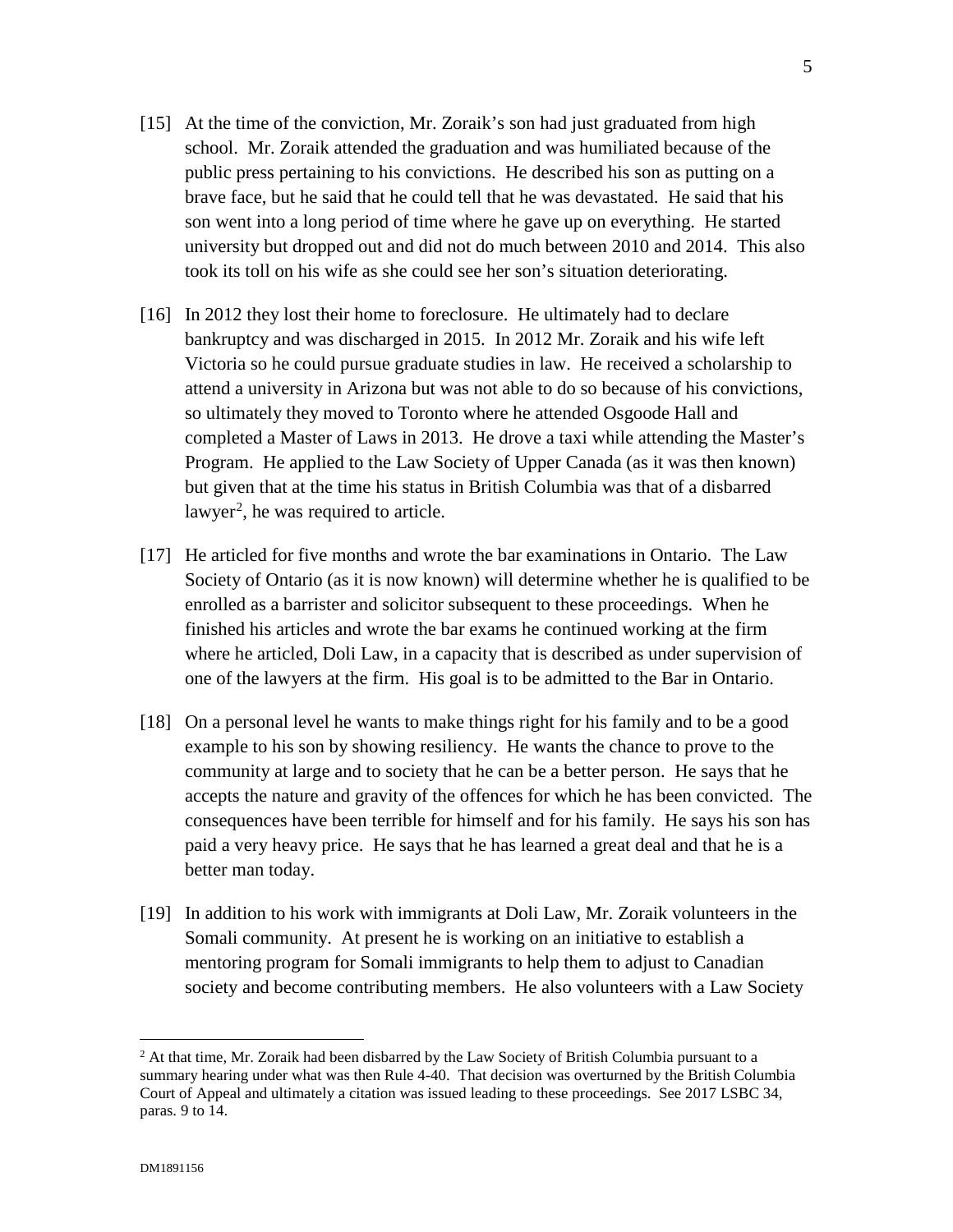of Ontario program called "Lawyers Feed the Hungry", which involves serving hot meals to homeless people three times per week.

- [20] Mr. Zoraik's evidence was that he accepted the Provincial Court verdict pertaining to his convictions (and the decision of the Court of Appeal to not overturn the conviction). However, he acknowledged that he had never spoken with Mr. De Souza or any of the other persons who have provided character references about the details of the false letter he wrote and how he attempted to use it. He was asked on cross-examination about the fact that he had not testified about why he did these things. He explained that he should not be judged on one event in his life when he had led a life free of any contraventions prior to that event.
- [21] Mr. De Souza is a lawyer who practises in Victoria, British Columbia and has done so for about 20 years. He has known Mr. Zoraik through bar functions, including the Victoria Bar Association, since about 1999. Over the course of their acquaintance they became professional colleagues as well as friends, and Mr. De Souza says that he also became friends with Mr. Zoraik's wife, Yasmin, and the Zoraiks' son.
- [22] With regard to Mr. Zoraik's reputation in the legal community, Mr. De Souza said that Mr. Zoraik was likeable and personable. He was active in the Vancouver Island Immigration Refugee Society, and the people with whom he interacted were glowing in their praise for the volunteer work that Mr. Zoraik did with that organization.
- [23] Mr. De Souza became aware of the criminal charges against Mr. Zoraik that are related to this citation through the news in Victoria at the time. He said he did not address or question Mr. Zoraik on the charges in any detail. He saw it as his role as a friend to be supportive. In addition, his practice includes what he refers to as a law enforcement element, and for that reason he did not want to delve into the details. He attended the trial at Provincial Court on two occasions, and he testified as a character witness at the trial.
- [24] From Mr. De Souza's perspective, Mr. Zoraik was very sorry for what had happened and accepted the verdict of the court. He worked to rebuild his life from that point forward. Mr. De Souza's evidence before this Panel concentrated on the difficulties Mr. Zoraik had in rebuilding his life, including the terrible financial burden for the family, and the impact it had on Mr. Zoraik's wife and son. In particular, both Mr. Zoraik's wife and son, from the perspective of Mr. De Souza, suffered setbacks in their own education and career aspirations as well as financial difficulties that resulted from Mr. Zoraik's loss of livelihood.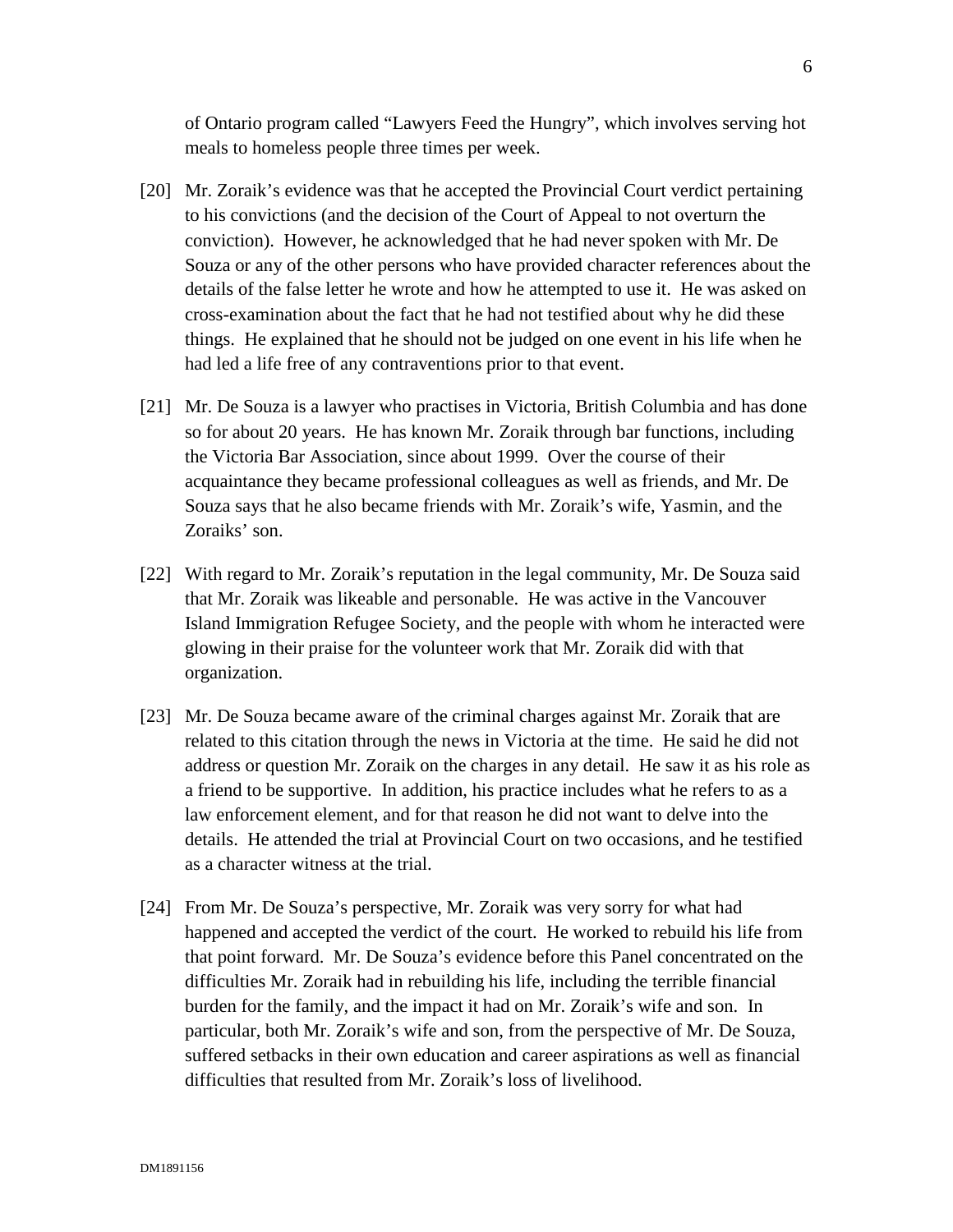- [25] Mr. De Souza described how Mr. Zoraik went from being a lawyer to driving a taxi to support his family and that the family lost their beautiful home. Mr. De Souza also described what he observed as Mr. Zoraik's son falling into a depression that held him back from pursuing post-secondary education for about four years. Eventually Mr. Zoraik and his wife moved to Ontario. At that time, Mr. De Souza kept in contact with him and visited with them and stayed with them on more than one occasion. He also visited Mr. Zoraik at his current place of employment in Etobicoke, Ontario, a law firm in which Mr. Zoraik was working initially as an articled student and now in a non-lawyer capacity while his application to be a member of the Law Society of Ontario awaits these proceedings.
- [26] Mr. De Souza described his significant personal experience as an immigrant to Canada. He described the immigrant success story as the exception and not the rule. He was of the view that Mr. Zoraik's post-conviction steps to immerse himself in the law, pursue a Master's Degree and work towards being able to practise law again as remarkable. In his view Mr. Zoraik will never do anything like what he did to give rise to this citation. He had no doubt that Mr. Zoraik will conduct himself with utmost care. He said that Mr. Zoraik understood that what he did was wrong and improper and must never happen again. He was confident in these views, although he conceded that he had not actually spoken with Mr. Zoraik about the fabrication of the letter and the criminal offences with which he was charged. He based his view on the fact that Mr. Zoraik accepted the decisions of the courts pertaining to his conviction.

## **ISSUE**

[27] What is the appropriate disciplinary action given of the options mandated by s. 38(5) of the *Legal Profession Act*?

#### **THE LAW**

- [28] Pursuant to s. 38(5) of the *Legal Profession Act*, SBC 1998, c. 9, following an adverse determination such as that made by this Hearing Panel, we must do the following:
	- (5) If an adverse determination is made under subsection (4) against a respondent other than an articled student or a law firm, the panel must do one or more of the following:
		- (a) reprimand the respondent;
		- (b) fine the respondent an amount not exceeding \$50 000;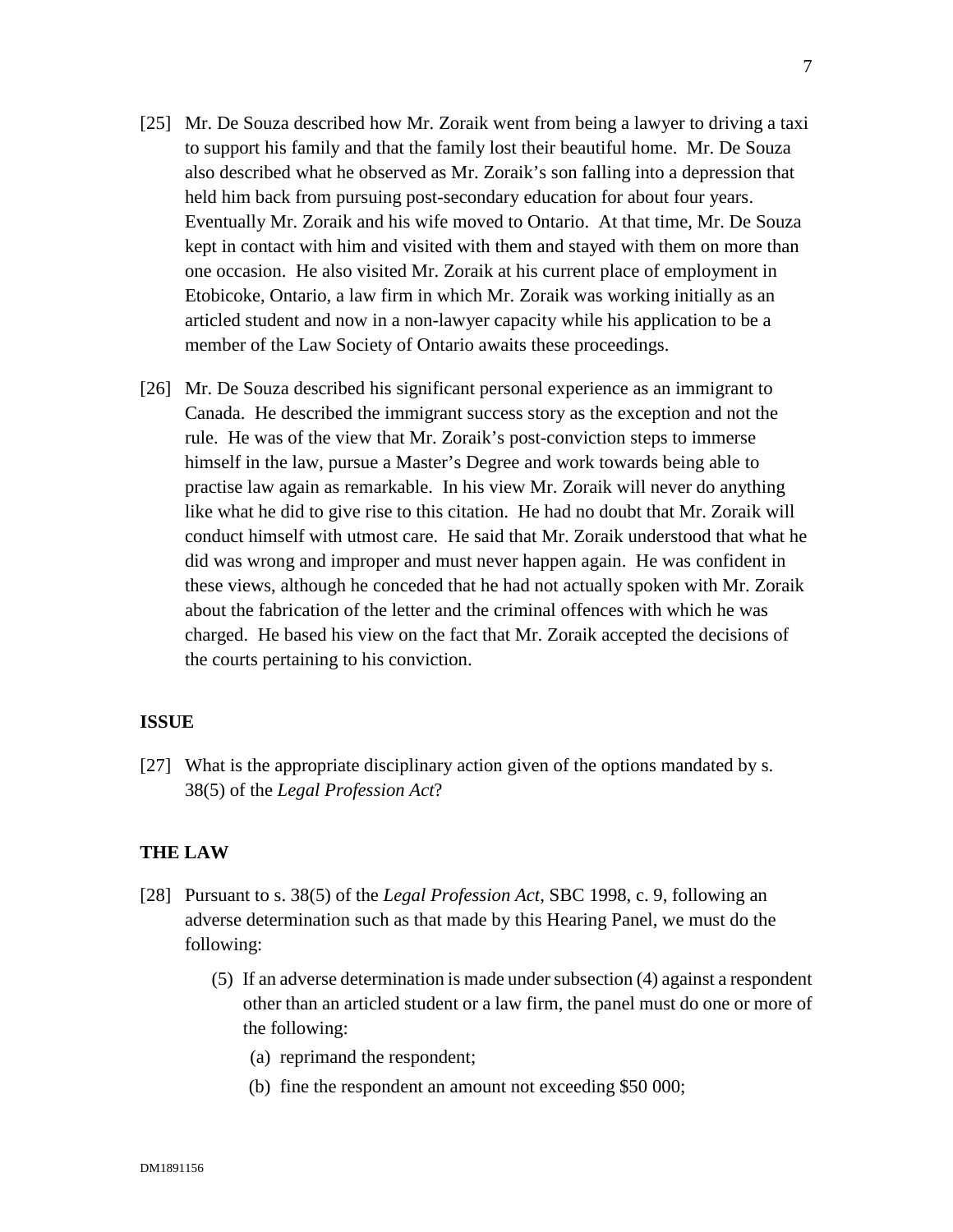- (c) impose conditions or limitations on the respondent's practice;
- (d) suspend the respondent from the practice of law or from practice in one or more fields of law
	- (i) for a specified period of time,
	- (ii) until the respondent fulfills a condition imposed under paragraph (c) or subsection (7) or complies with a requirement under paragraph (f) of this subsection,
	- (iii) from a specified date until the respondent fulfills a condition imposed under paragraph (c) or subsection (7) or complies with a requirement under paragraph (f) of this subsection, or
	- (iv) for a specific minimum period of time and until the respondent fulfills a condition imposed under paragraph (c) or subsection (7) or complies with a requirement under paragraph (f) of this subsection;
- (e) disbar the respondent;
- (f) require the respondent to do one or more of the following:
	- (i) complete a remedial program to the satisfaction of the practice standards committee;
	- (ii) appear before a board of examiners appointed by the panel or by the practice standards committee and satisfy the board that the respondent is competent to practise law or to practise in one or more fields of law;
	- (iii) appear before a board of examiners appointed by the panel or by the practice standards committee and satisfy the board that the respondent's competence to practise law is not adversely affected by a physical or mental disability, or dependency on alcohol or drugs;
	- (iv) practise law only as a partner, employee or associate of one or more other lawyers;
- (g) prohibit a respondent who is not a member but who is permitted to practise law under a rule made under section 16 (2) (a) or 17 (1) (a) from practising law in British Columbia indefinitely or for a specified period of time.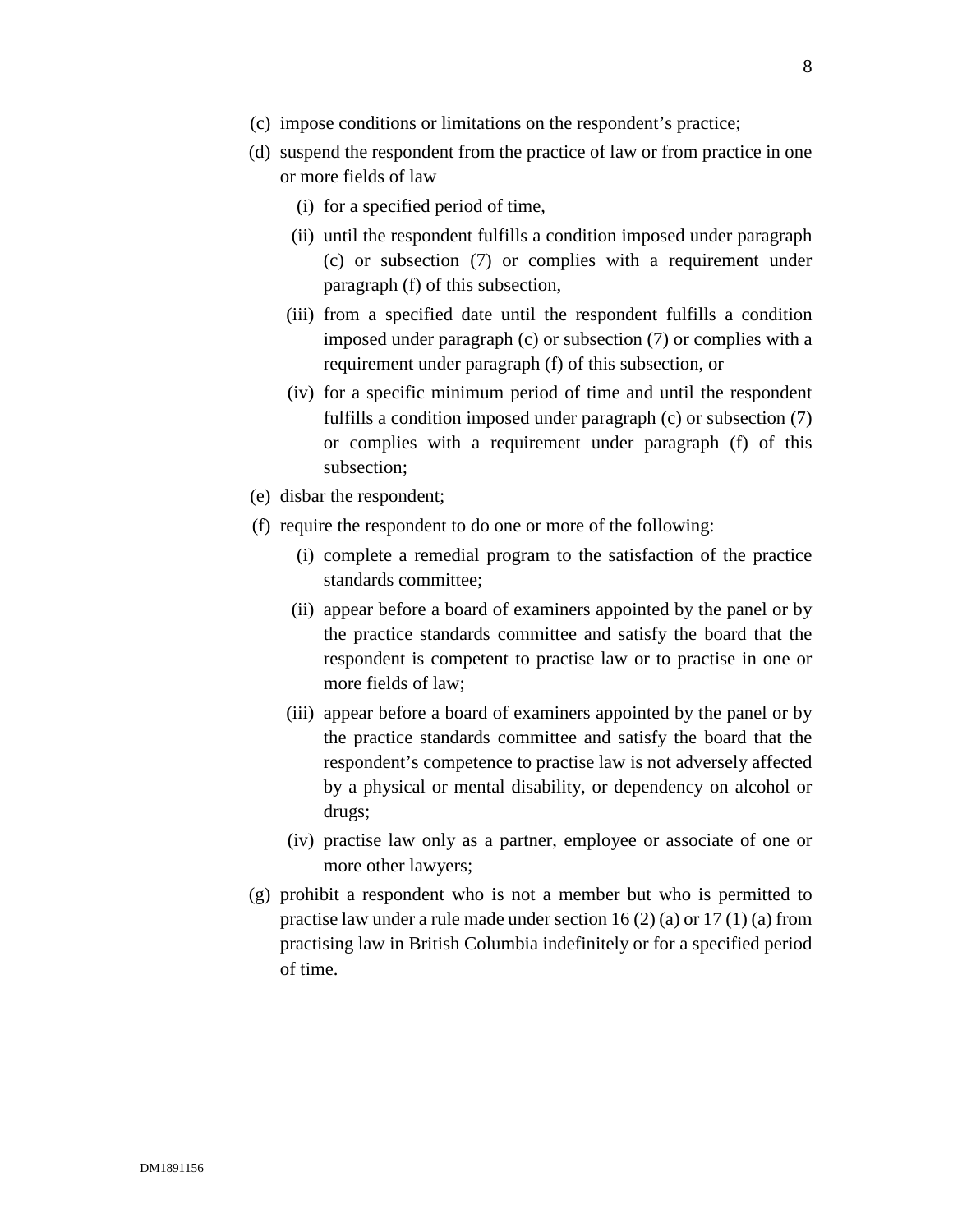#### **FACTORS TO CONSIDER**

- [29] In order to determine the appropriate disciplinary action in this case the Panel should consider factors in four broad non-exhaustive categories of factors. These are:
	- (a) Nature and gravity and consequences of the conduct;
	- (b) Character and Professional Conduct Record of the respondent
	- (c) Acknowledgement of the misconduct and remedial action;
	- (d) Public confidence in the legal profession.

(*Law Society of BC v. Dent*, 2016 LSBC 5)

#### **Nature and gravity of the offence**

[30] In this case, the nature and gravity of the offence call for a severe sanction. There is no dispute that this was a serious offence. Mr. Zoraik not only forged a letter indicating that the jury process in his client's trial had been tampered with, but he also sought to rely on that forged letter as evidence before the court in order to attempt to set aside the jury verdict. As the sentencing judge said in his reasons, his actions are "so contrary to his oath, to his professional responsibility, that they remain what they are: planned actions, actions that can only be described as despicable."

(Reasons for sentence of Brooks PCJ, November 2, 2010, para. 14)

[31] To his credit, Mr. Zoraik does not seek to minimize the seriousness of his offence. In his testimony before this Panel he accepted that the offence was very serious.

#### **Character and Professional Conduct Record of the respondent**

[32] Mr. Zoraik submitted numerous letters of support in addition to the testimony of Mr. Troy DeSouza. These character references, from members of the Ontario Bar, from Mr. DeSouza and from a doctor who has known Mr. Zoraik socially for more than a dozen years, refer to Mr. Zoraik as someone who is of good character and who has learned from his mistake. They refer to his efforts since the conviction – obtaining his LLM degree, re-articling and working as a licensing prospect in Ontario. They highlight his volunteer activities and the contribution he is making to the Somali community in Ontario. All of this is laudable. The concern,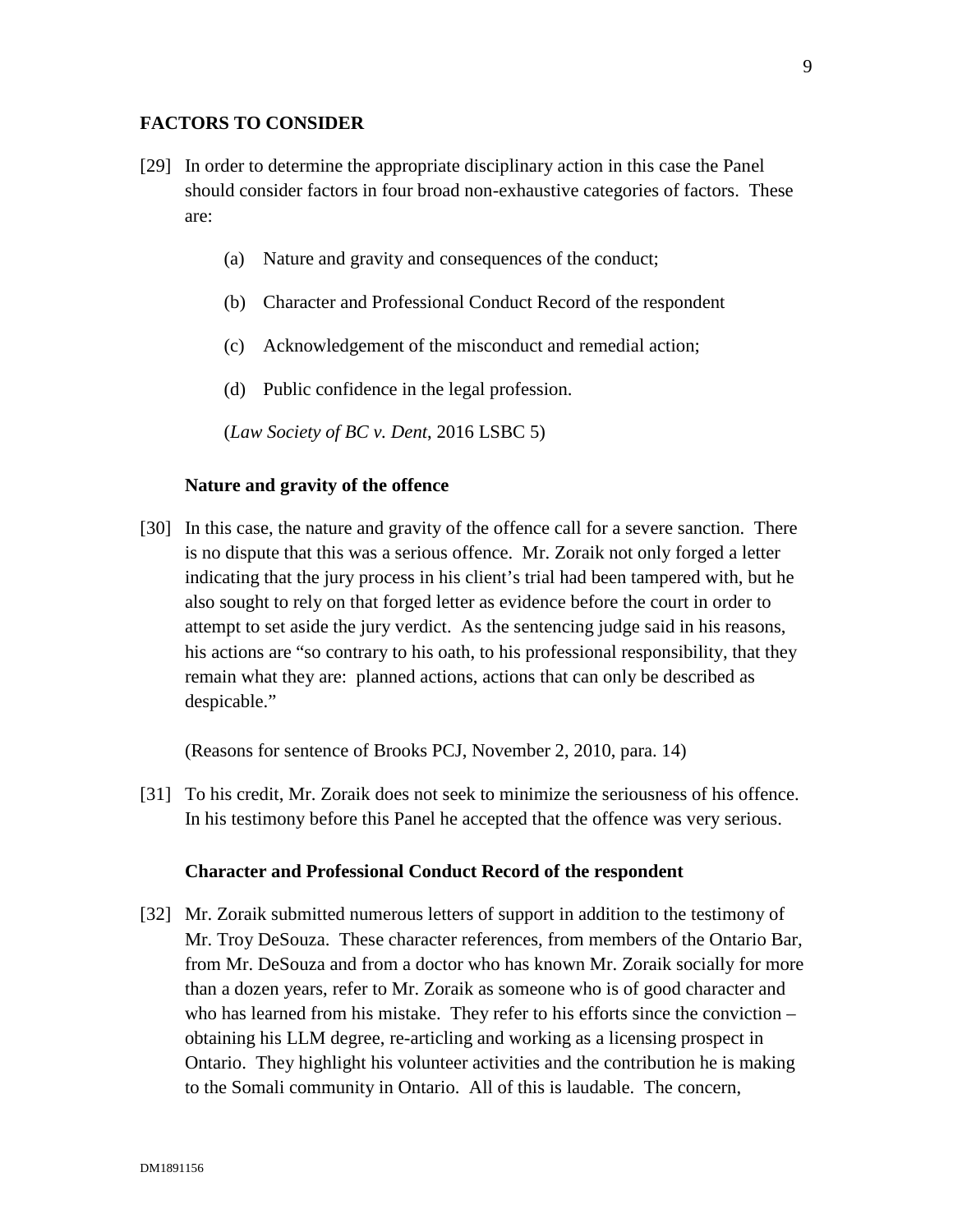however, is that many of these same positive things could be, and were said of Mr. Zoraik's character before the events giving rise to his conviction. He was described as "professional and honest" in his dealings with clients. Mr. DeSouza spoke of Mr. Zoraik's involvement in the Victoria bar prior to his conviction and the assistance he provided to the refugee community in Victoria. Mr. Zoraik testified, and Dr. N wrote, about his volunteer activities in Victoria, including his role as a soccer coach. It is hard to place great weight on character references when, notwithstanding what appeared to be good character before, this misconduct still occurred.

[33] In addition, in the face of such serious misconduct, we place less weight on character witnesses. As the review panel stated in *Law Society of BC v. Hordal*, 2004 LSBC 36 at para. 69 "

> It is clear that this is a very popular member of the community Bar in which he practices. It is however also true that he has significantly impaired the reputation of the legal profession in that community by this conduct. That misconduct must be identified, criticized and penalized in an appropriate manner.

#### **Acknowledgement of misconduct and remedial action**

- [34] Mr. Zoraik has accepted the court's findings and agreed that, subject to our determinations on delay, his conduct constitutes professional misconduct. He signed an undertaking not to practise after the criminal charges were laid, and he has not practised in BC since then. After his move to Ontario he obtained his LLM and re-articled. (In Ontario the "fitness" test is done after articles and prior to admission as a lawyer. This contrasts to BC where fitness is considered at the time of an application to enrol in the admission program.) Once this discipline process in BC is completed, he will have to go through an admissions hearing in Ontario if he wishes to get called to the bar there.
- [35] Mr. Zoraik appeared sincere in his testimony about his desire to demonstrate that he is a better person now, to make things right for his family, and to be a good example for his son. We appreciate that he is taking positive steps toward those ends, albeit with no explanation for what caused his misconduct in the first place. However, this Panel places more significance on the nature of this misconduct and the importance of maintaining public confidence in the legal profession and the disciplinary process.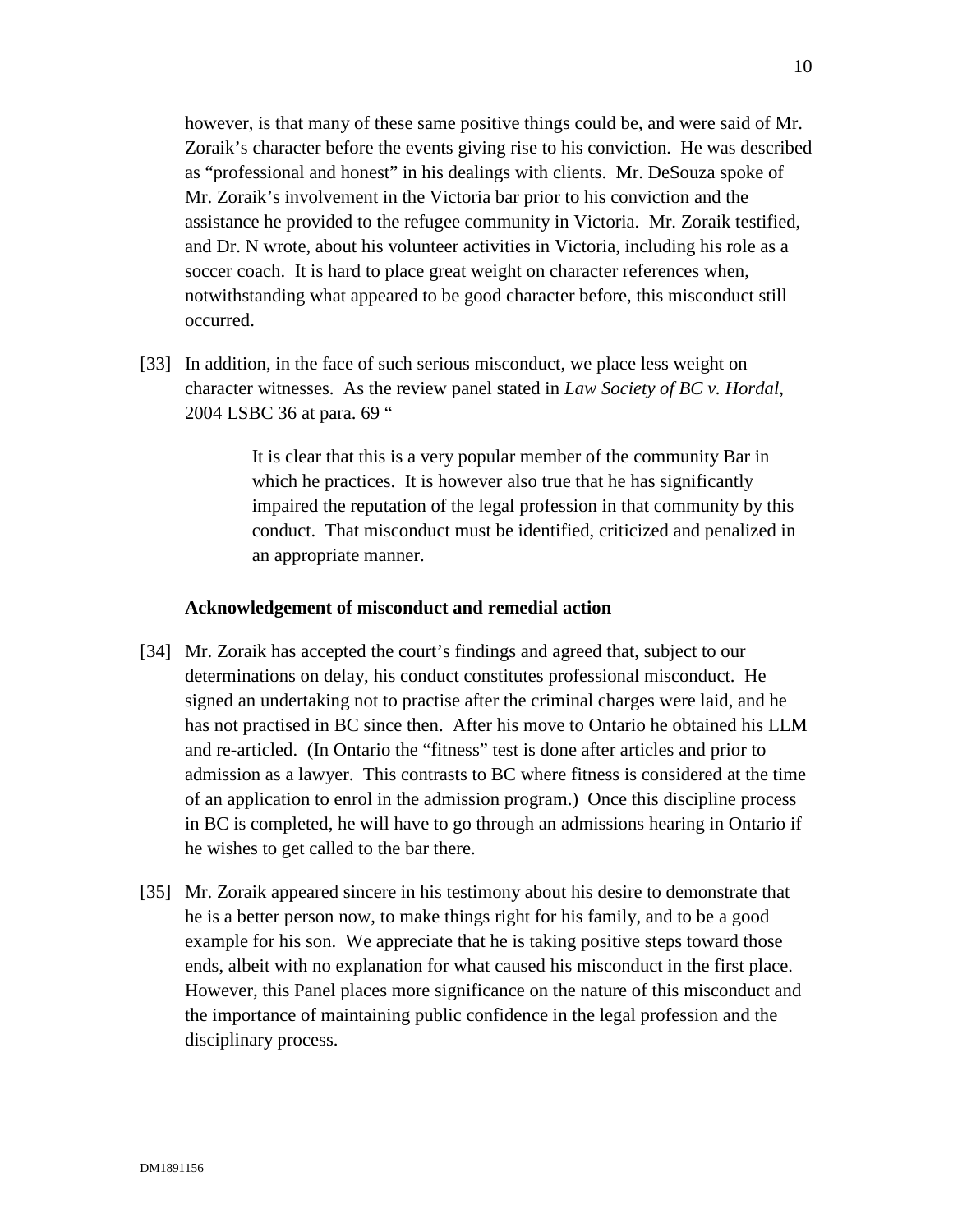#### **Public confidence in the legal profession**

- [36] As set out above, disciplinary proceedings such as this are in furtherance of the obligation of the Law Society to govern the legal profession in the public interest by ensuring the independence, integrity, honour and competence of lawyers. A lawyer committing any criminal offence is serious; however, this Panel views this type of offence – an offence against the administration of justice – as requiring the most severe sanction. Mr. Zoraik was an officer of the court and duty bound to uphold the administration of justice, but instead he abused that position and fabricated evidence that he then sought to use to mislead the court.
- [37] Any sanction that we impose should be within the range of penalties imposed in similar cases. Fortunately, there are not a large number of previous cases where a lawyer has committed a Criminal Code offence that is designed to subvert the administration of justice. We were however referred to a small number of analogous cases.
- [38] In *Law Society of BC v. Mastop*, 2013 LSBC 37, the respondent lawyer obtained an Information to Obtain (ITO), filed by the police to support a search warrant relating to one of his clients. An ITO can reveal sensitive information, including information from informers. Mr. Mastop provided this ITO to another client, a member of a criminal organization who wanted to determine who the informer was. Mr. Mastop's conduct was seen as undermining the system of justice and "a deliberate attempt to assist a criminal organization in committing an indictable offence." Mr. Mastop was disbarred.
- [39] Another analogous case is *Law Society of Upper Canada v. Li*, 2010 ONLSHP 6. In that case the lawyer was convicted of three counts of trafficking. He used his position as a lawyer to get narcotics to an inmate client. Lawyers were not searched by jail staff and were allowed to meet with clients alone in an interview room. In the criminal trial, the judge found that the lawyer used his position of trust as a barrister and solicitor to facilitate the offence. The Law Society Tribunal in Ontario found he should not be permitted to surrender his licence, and he should instead be disbarred. We note that, in that case, the disbarment took place six years after the conduct in issue.
- [40] This Panel is aware that there are cases, referred to us by the parties, where lawyers have been convicted of criminal offences related to the administration of justice that did not result in disbarment, including *Law Society of Upper Canada v. Maroon*, 2005 ONLSHP 21 and *Law Society of Alberta v. Randhawa*, [1996] LSDD No. 283. These are cases where lawyers perjured themselves, and based on the evidence in each case, it was determined that suspensions (of six months and